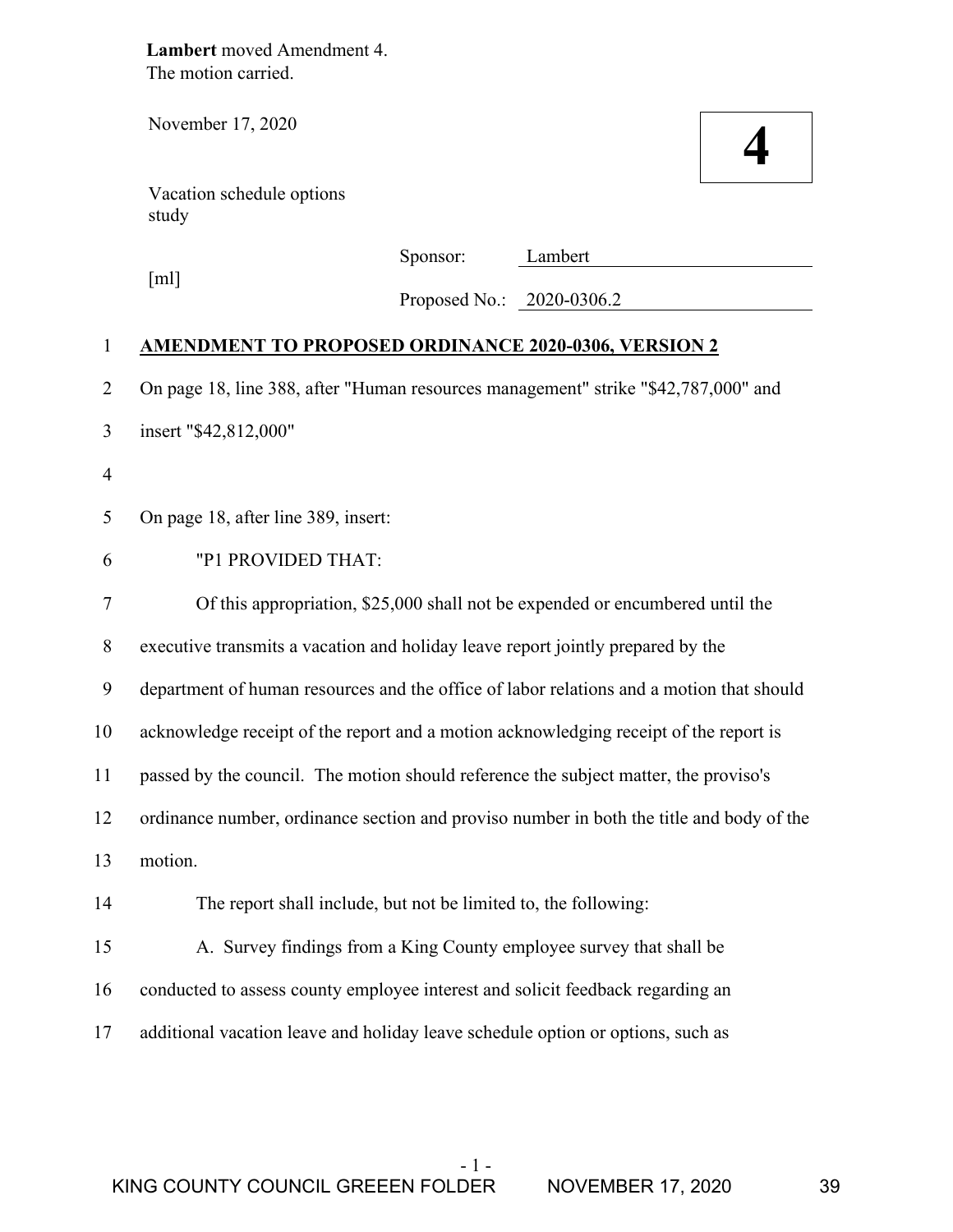18 adding any identified date or dates including holidays of religious or cultural 19 significance; and

| 20 | B. A recommendation on whether an additional vacation leave and                         |
|----|-----------------------------------------------------------------------------------------|
| 21 | holiday leave schedule option or options should move forward and, if                    |
| 22 | recommended to move forward, identify next steps for implementing the                   |
| 23 | recommendation. Any recommendation to move forward shall also identify a                |
| 24 | potential additional schedule option or options, estimated implementation costs or      |
| 25 | cost savings, any necessary code change and any other applicable considerations         |
| 26 | that would be required to implement the recommendation.                                 |
| 27 | The executive should electronically file the report and motion required by              |
| 28 | this proviso no later than December 1, 2021, with the clerk of the council, who         |
| 29 | shall retain an electronic copy and provide an electronic copy to all                   |
| 30 | councilmembers, the council chief of staff and the lead staff for the budget and        |
| 31 | fiscal committee, or its successor."                                                    |
| 32 |                                                                                         |
| 33 | On page 18, line 392, after "Office of labor relations" strike "\$6,213,000" and insert |
| 34 | "\$6,238,000"                                                                           |
| 35 |                                                                                         |
| 36 | On page 18, after line 393, insert:                                                     |
| 37 | "P1 PROVIDED THAT:                                                                      |
| 38 | Of this appropriation, \$25,000 shall not be expended or encumbered until the           |
| 39 | motion required by section 25, Proviso P1, of this ordinance has been adopted by the    |
| 40 | council."                                                                               |